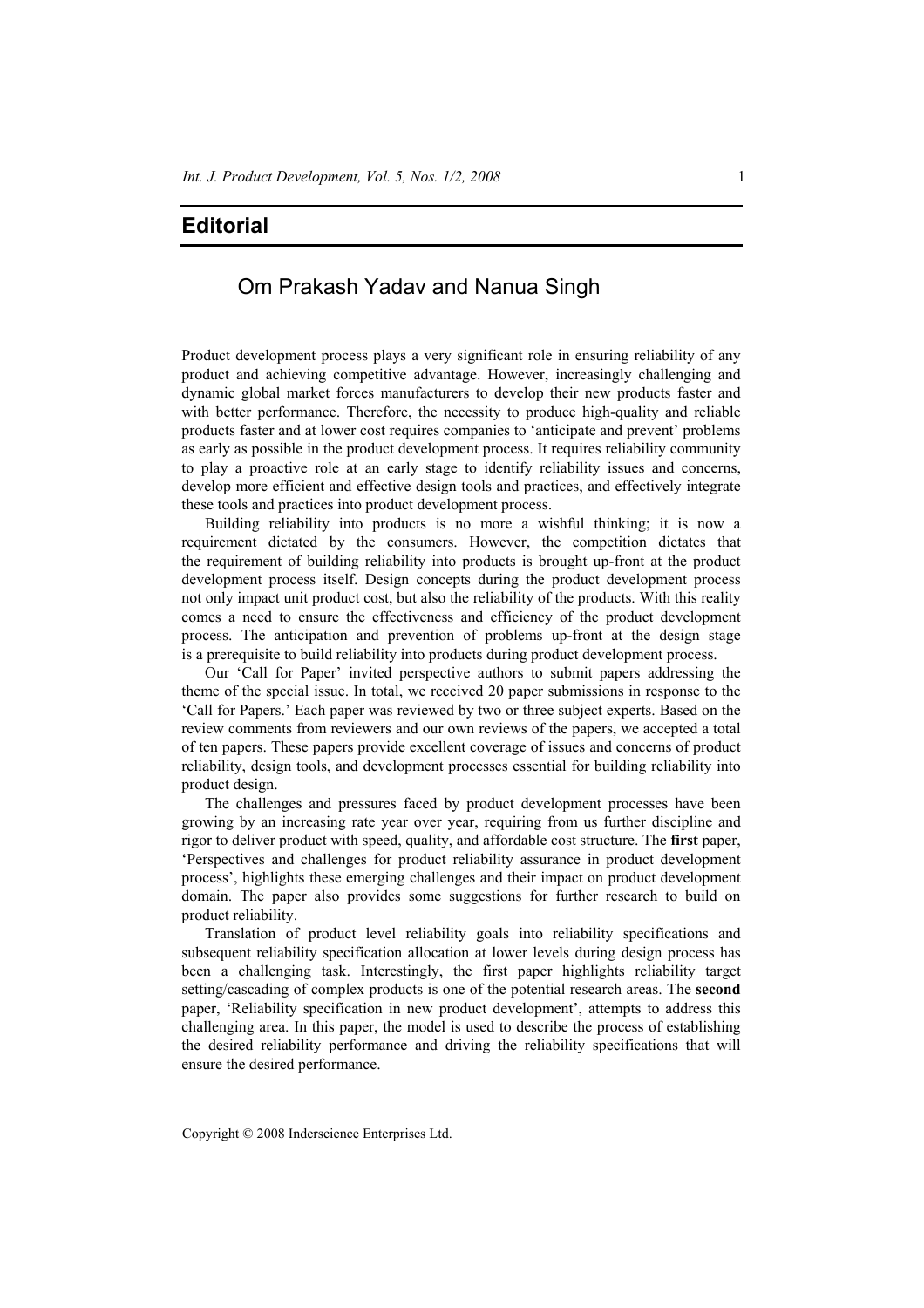## 2 *O.P. Yadav and N. Singh*

The **third** paper, 'Design-for-six-sigma for multiple response systems', demonstrates how to allocate means and tolerances for multiple response systems by changing the traditional focus of Six Sigma (i.e. defect reduction) from the manufacturing stage to the product design stage. The paper presents probability-constrained-optimisation tool for operational design for Six Sigma (DFSS) by blending together appropriate features of design-for-quality and reliability-based design. The paper presents a case study which shows all the features of the approach and suggests its practicality and potential.

The **fourth** paper, 'Reliability-based design optimisation of vehicle drivetrain dynamic performance', presents a methodology to design a vehicle drivetrain to meet specific vehicle performance criteria which usually involve trade-offs among conflicting performance measures. This paper describes a methodology to optimise the drivetrain design including the axle ratio, transmission shift points and transmission shift ratios considering uncertainty. A complete vehicle dynamic model is developed using the bond graph method. The optimisation is performed using both the Simulink vehicle dynamic model and the metamodel. A vehicle example illustrates the design methodology.

The **fifth** paper, 'A single-loop method for reliability-based design optimisation (RBDO)', proposes a robust single-loop RBDP algorithm for both normal and non-normal random variables, which greatly improves on the existing single-loop, single-vector (SLSV) algorithm. It collapses the nested optimisation loops into an equivalent single-loop optimisation process by using the Karush–Kuhn–Tucker optimality conditions of the inner reliability loops in the outer design optimisation loop converting therefore the probabilistic optimisation problem into a deterministic optimisation problem. Two numerical applications, including an automotive vehicle side impact example, demonstrate the accuracy and superior efficiency of the proposed single-loop RBDO algorithm.

The **sixth** paper, 'Risk-averse reliability optimisation in electronic product design with component and non-component failures', proposes a practical reliability prediction model for estimating failure rates of printed-circuit-boards (PCBs) during the development stage. Unlike traditional reliability prediction models focusing only on component failures, this paper presents a new method that further considers noncomponent failures due to design, software, manufacturing and process. The reliability models and optimisation method proposed in this paper provides an integrated tool for estimating and optimising the reliability of a new electronics product. The optimisation method is demonstrated by the design of a DC/analogue instrument board used in the automatic test equipment (ATE) in semiconductor industry.

The design decisions made early at concept stage are very crucial, since consequences of the decision are far away and little is yet known about product's life cycle. Nevertheless, early design decisions have a high influence on the life cycle characteristics of a product. The **seventh** paper, 'Effecting product reliability and life cycle costs with early design phase product architecture decisions', presents a method to determine a relative comparison of product architectures based upon a model of life cycle costs that can be assessed very early in the design process. The method utilises reliability distributions, relative cost estimates and cost incurrence distributions. The paper demonstrates the proposed method on a real industrial case study of an energy-producing device.